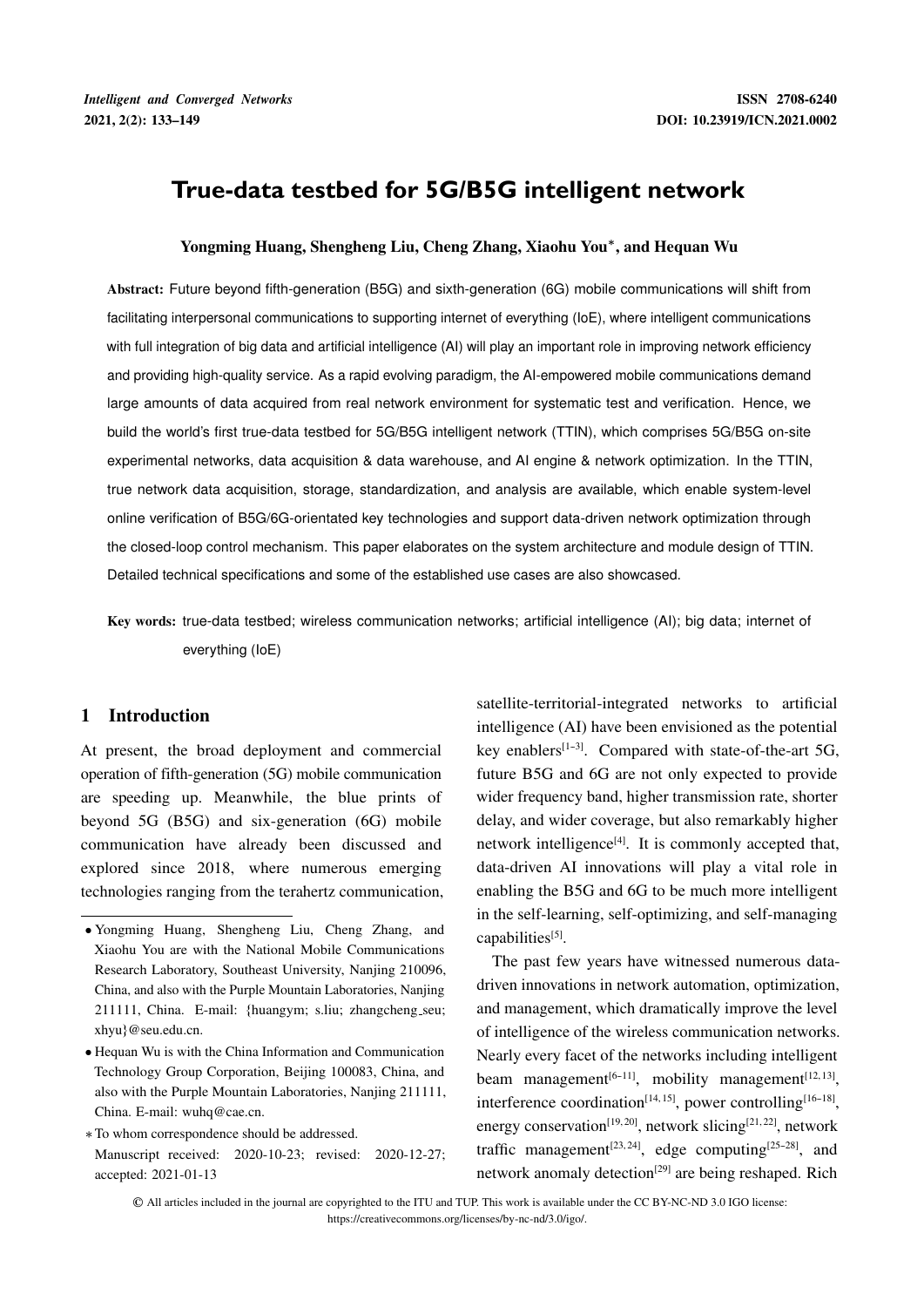data are among the indispensable elements that guarantee the effectiveness of AI engines<sup>[30]</sup>. However, as neither true-data testbed nor real (or even verisimilar) network data is publicly accessible yet, AI-empowered 5G/B5G research is confined to numerical simulations with simplified assumptions and synthetic datasets. This in turn dramatically deteriorates the practical effectiveness of data-driven innovations. The gross inadequacies in the true data and data source have become the bottleneck that hinders the evolution of the intelligent wireless communication networks. As such, there is an urgent need for establishment of an open, flexible, scalable, and intelligent 5G/B5G testbed to fill the gaps and support the on-line optimization for AI algorithms. We envision that, with the assistance of the advanced data sensing, aggregation, storage, and analysis technologies, the potential of rich network data acquired from the truedata testbed can be fully unleashed to enable intelligent networks.

In fact, a few pioneering attempts have been made along this pathway in the recent years. As summarized in Table 1, EmPOWER<sup>[31]</sup> and ADRENALINE projects are among the most inspiring work along the pathway, which are built for the 5G radio access network (RAN) and 5G optical transport network (OTN) prototype verifications, respectively. More recently, the  $CTTC^{[32]}$ has developed an end-to-end 5G platform to test the internet of thing (IoT) and mobile broadband services by integrating several existing testbeds such as ADRENALINE<sup>[33]</sup>, GEDOMIS<sup>[34]</sup>, EXTREME<sup>[36]</sup>, CASTLE, and IoTWorld<sup>[37]</sup>. In 2018, a research

## 134 *Intelligent and Converged Networks,* 2021, 2(2): 133–149

collaboration between China and European Union on 5G networks has been initiated. This project, known as 5G-DRIVE, planned to unite diverse testbeds distributed in China, United Kingdom, Finland, and Italy to trial and validate key technologies of 5G networks operating at 3:5 GHz bands for enhanced mobile broadband (eMBB) and  $3.5/5.9$  GHz bands for vehicle-to-everything (V2X) scenarios, and this collaboration is currently still moving forward[35]. With the aid of the data warehouse and the AI engine, the potential of rich network data acquired can be fully exploited to support diverse AIempowered network optimization applications and to enable intelligent networks for B5G/6G, which have not been reported in the existing networks. At this point, to build a demonstrative fully functional 5G/B5G platform that includes 5G radio access, metro aggregation, and transport networks with heterogeneous wireless/optical technologies are quite challenging. Numerous interfaces need to be opened and comprehensive network data from different layers should be collected, pre-processed, stored, and analyzed efficiently to support the intelligent closed-loop control and the on-line AI optimization in diverse use cases.

In this context, the world's first true-data testbed for 5G/B5G intelligent networks (TTIN) is released. The TTIN covers core networks, optical transport networks, and 5G radio access networks with millimeterwave (mmWave) base stations deployed. The 5G/B5G intelligent network is built in the standalone (SA) mode complying with the 3GPP standards and aims to support a broad spectrum of B5G/6G-oriented researches

| Experimental                     | <b>SDN</b>  | Data                    |                                    |                                                         |                                                                                                                 |  |
|----------------------------------|-------------|-------------------------|------------------------------------|---------------------------------------------------------|-----------------------------------------------------------------------------------------------------------------|--|
| network                          | controlling | warehouse               | Supported application<br>AI engine |                                                         | Network segment                                                                                                 |  |
| <b>TTIN</b>                      | Supported   | Supported               | Supported                          | and AR/VR                                               | UAV, IoV, video service, smart grid, Radio access network, core network,<br>and transport networks              |  |
| $5G-$<br>EmPOWER <sup>[31]</sup> | Supported   | Not<br>mentioned        | Not<br>mentioned                   | RAN slicing, load-balancing, and<br>mobility management | Radio access network                                                                                            |  |
| $CTTC^{[32]}$                    | Supported   | <b>Not</b><br>mentioned | <b>Not</b><br>mentioned            | Mobile broadband services. IoT<br>service               | backhaul<br>&<br>Wireless<br>access<br>aggregation<br>networks.<br>metro<br>network, and core transport network |  |
| ADRENALINE <sup>[33]</sup>       | Supported   | <b>Not</b><br>mentioned | Not<br>mentioned                   | IoT service, end-to-end 5G                              | Optical transport network                                                                                       |  |
| 5G-DRIVE <sup>[35]</sup>         | Supported   | <b>Not</b><br>mentioned | <b>Not</b><br>mentioned            | mobile<br>Enhanced<br>vehicle-to-everything             | broadband, Wireless and fibre optic backhaul<br>network, transport network                                      |  |

Table 1 Comparisons of the proposed TTIN with the state-of-the-art 5G experimental networks.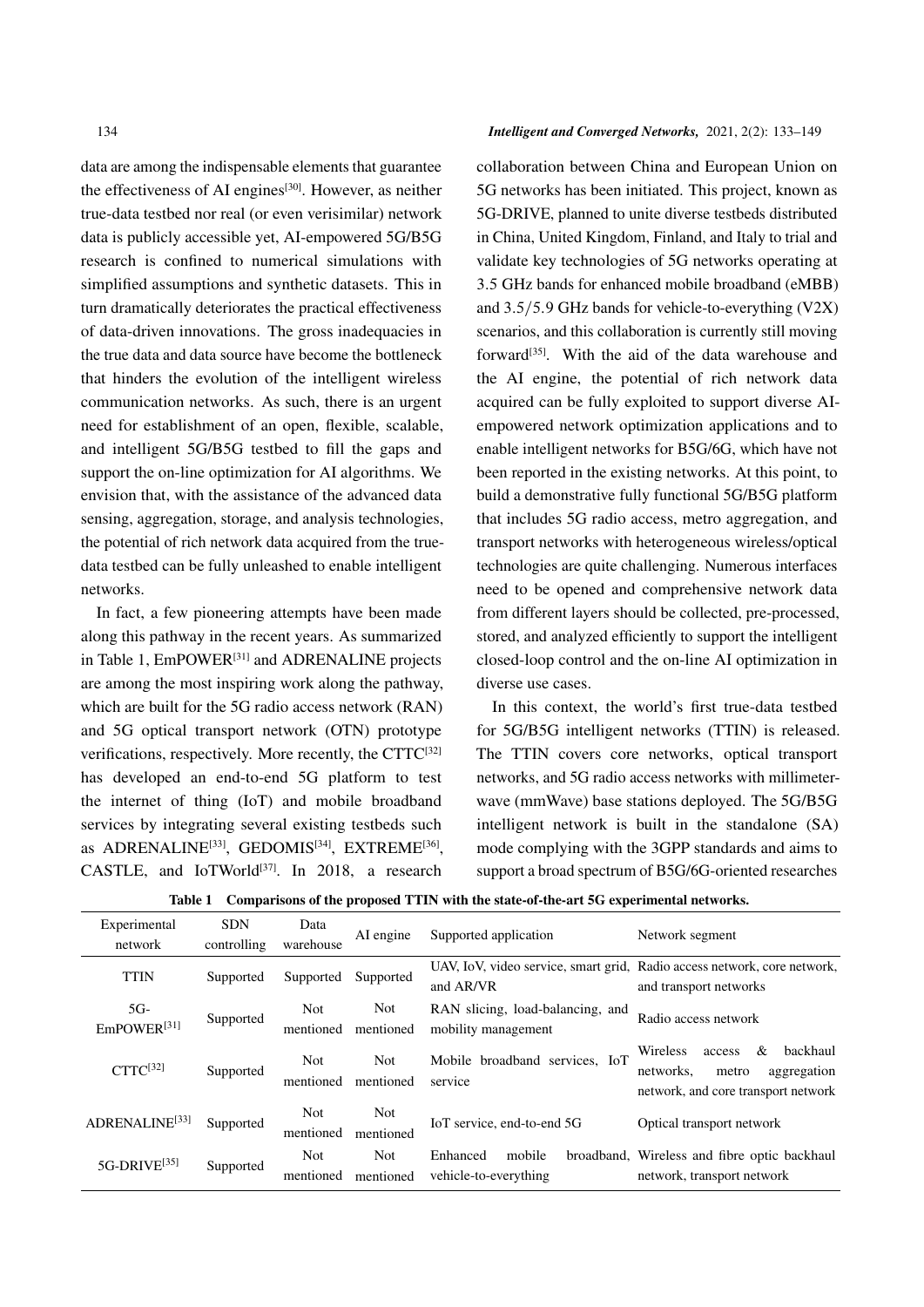ranging from smart grid, smart city, smart health care, and many more. The start-up coverage range of the 5G/B5G network is confined to the China Wireless Valley (CWV), Jiangning District, Nanjing, China. In this 5G/B5G intelligent network, open interfaces, online AI optimization, and the closed-loop control are available, where complete network data can be collected from the terminals, base stations, core networks, and transport networks in real time and further sent into the big-data platform for standardized pre-processing procedure including data cleaning, labeling, classifying, desensitization, and storage. The pre-processed data are then analyzed in the intelligent computing platform (ICP) using various AI algorithms. The AI algorithms are trained and optimized on line and the intelligent control orders are finally generated which provide feedbacks and control the network modules in a closedloop manner. The networkwide performance of the TTIN, particularly in terms of data rate, latency, and transmission capacity, has been significantly enhanced by reaping the benefits of the closed-loop control mechanism, the hierarchical open-radio access network (O-RAN) management structure, and the advanced network optimization approaches such as intelligent beam management and interference coordination. In

addition, TTIN will continue to grow as new spectrum resources (e.g., mmWave<sup>[38]</sup>, terahertz, and visible light), extended coverage (i.e., ground, air, and space), and new AI-powered network management ability are introduced. Compared with the state-of-the-art 5G platforms, TTIN can potentially better serve the typical 5G applications such as video service, UAV communications, and internet of vehicles (IoV) as shown in Fig. 1.

Following this introductory section, the overall architecture of the system, the description of each key module, and the supported use cases will be successively presented in Sections 2–4. This paper is concluded in Section 5.

# 2 System architecture

## 2.1 Architecture

To allow true-data experiment of schemes and methodologies for intelligent mobile networks, we have built the world's first true-data testbed for realtime big data acquisition, storage, analysis, and intelligent closed-loop control. As shown in Fig. 2, the TTIN is composed of 5G/B5G on-site experimental networks, data acquisition & data warehouse, and AI engine & network optimization. In the TTIN, commercial off-the-shelf equipment and devices have



Fig. 1 Typical 5G applications.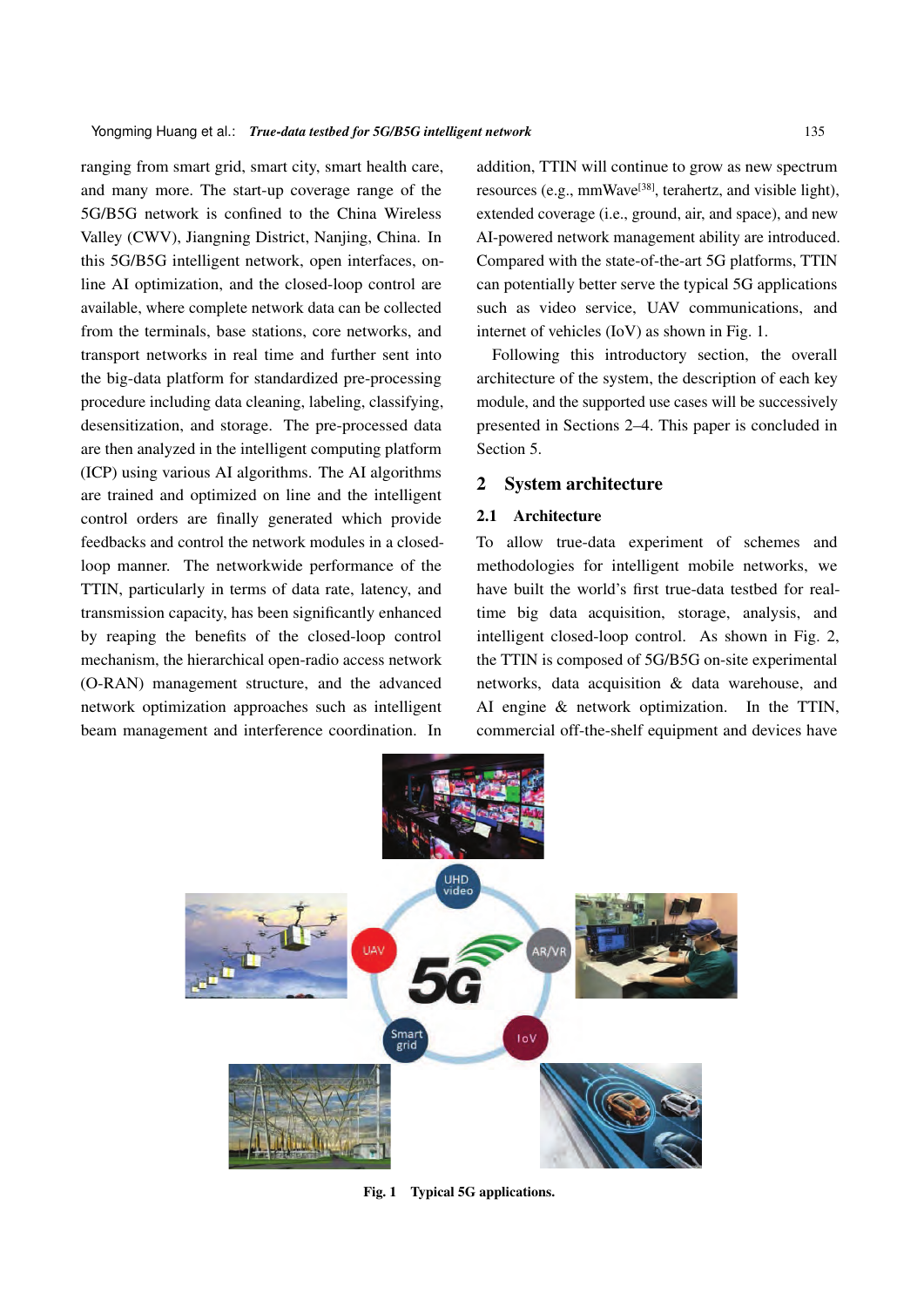

Fig. 2 System architecture of TTIN.

been deployed to establish an analogue of the real network environment. The key devices in the 5G/B5G on-site experimental networks consist of the Huawei's AAU5613, the Huawei's BBU5900, NE20E-S routers, Huawei's servers, disk arrays, and optical transceivers. Moreover, commercial servers and the industrial Hadoop platform are adopted in the data acquisition platform and the wireless big data platform, respectively. In the intelligent computing platform, Xeon servers with Tesla V100 GPUs and NVIDIA T4 GPUs serve as the powerful computer cluster. To supply with the advanced network management capability, the Huawei's U2020 network management system is utilized in the unified network management platform. In addition, different terminal equipments including the Dingli pilot RCU, Huawei Mate30 mobile phones, DH X1100 UAVs, commercial robots, and vehicles are also adopted to test and verify the performance of diverse 5G/B5G application for the TTIN. Each key module is briefly introduced in the following and more details will be given in Section 3.

#### 2.1.1 5G/B5G on-site experimental networks

5G/B5G experimental network adopts 3GPP R15 SA

architecture, which contains macro base stations, active antenna units (AAUs), small stations, base band units (BBUs), a complete set of core network, transmission networks, and a network management system. The working frequency ranges from 3:5 GHz to 3:6 GHz. TTIN can be used as a commercial network to support diverse 5G services, in which the data interfaces of core network and transmission network are all opened to provide comprehensive network state data in real time.

### 2.1.2 Data acquisition & data warehouse

Heterogeneous network data from multiple sources including the terminals, base stations, core networks, and road drive tests in the 5G/B5G networks are collected via the data access modules. They are then aggregated into the highly-integrated dataset. After the standard data pre-processing, which includes the data cleaning, classification, association, construction, and storage operations, the aggregated network data are sent to the data storage/computing module, where the preprocessed data are further processed using the business mining modelling module to yield organized data according to the specific subjects. The basic warehouse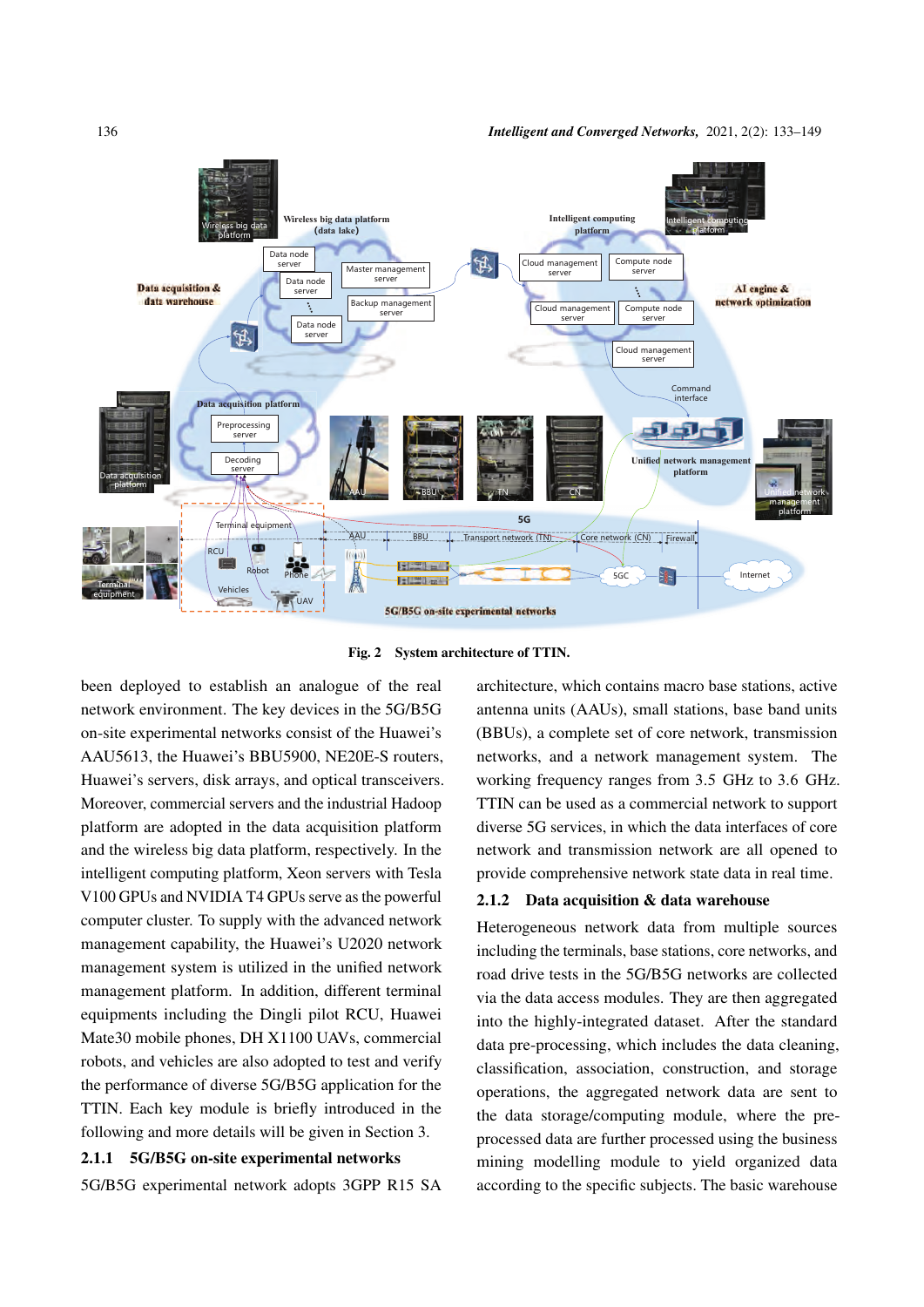is maintained for different sources, and on this basis, correlation analysis, endogenous factor (EF) extraction, and knowledge graph (KG) formation are implemented to establish subject/service-oriented data warehouse, which represents the most important technical highlight of this TTIN platform. The stored data in the data warehouse are time-varying, which are updated and replenished by the fresh network data sensed from the dynamic network environment. Nevertheless, the data warehouse is stable over a modest time period since query analysis dominates and very few data updating or removal is performed. This subject-oriented, highlyintegrated, time-varying, and stable 5G data warehouse can supply organized datasets for diverse intelligent network optimization applications, which provides a unique, first-of-its-kind, and the only repository for investigators from all over the globe.

# 2.1.3 AI engine & network optimization

The AI engine and network optimization are enabled by the ICP and the UNMP. The AI engine serves as a general hardware & software infrastructure for intelligent computing, which consists of four training node servers, two inference node servers, one set of basic software for AI cloud platform equipped with NVIDIA V100 and Tesla T4 GPUs. Additionally, the UNMP is utilized to realize centralized network operation and maintenance functions for the TTIN, which manages different network elements deployed in the access radio networks, core networks, and optical transmission networks. Supported by the AI engine and the UNMP, the TTIN is capable of controlling numerous adjustable parameters of corresponding network elements to realize intelligent network optimization.

## 2.2 Operation mode and characteristics

TTIN works in a closed-loop operation mode, which starts from data acquisition from the 5G/B5G networks in implementing different network optimization tasks. With the support of sufficient data, researchers are able to design and train optimization models with the support of wireless big data platform and ICP. Then, the parameters are sent to the UNMP, and the network is finally adjusted accordingly. The above procedures form an intelligent communication closed-loop optimization

system including data acquisition, model design, intelligent optimization, model deployment, and network verification.

In summary, TTIN has the following characteristics:

 Advanced architectures and comprehensive functions. The architecture of the TTIN follows the 3GPP R15 standards, which covers radio access networks, core networks, and optical transmission networks. The TTIN meets commercial operation standards and is capable of effectively supporting different B5G/6G-oriented innovations and testing diverse use cases including the vehicular network, industrial internet, and other researches from the chip level to the system level.

 Open interfaces and intelligent closed-loop control mechanisms. The data interfaces in TTIN are opened to support the comprehensive data collection function of the DAP. The collected network data are further sent into subsequent operation modules including the data cleaning, data labeling/ storage in the wireless big data platform (WBDP), data analysis/computation in the ICP, and order releasing/feedback monitoring in the UNMP, which constitute an intelligent closed loop for the network management.

 Open-source ecosystems and ever-evolving capabilities. TTIN aims to establish an open community to test and verify different B5G/6G-oriented innovation solutions. We envision that many important network equipments and base stations will be gradually opened and become white-boxs. Meanwhile, new spectrum resources, extended coverage, and AI-powered network management ability will promote the evolvement of the TTIN.

## 3 Key modules

In this section, we elaborate the key modules of TTIN, whose functional hierarchical framework is depicted in Fig. 3.

## 3.1 5G/B5G on-site experimental networks

## 3.1.1 5G radio access network

In this 5G/B5G on-site experimental network, the AAU and the BBU serve as the key network elements for the 5G radio access network. The AAU is specially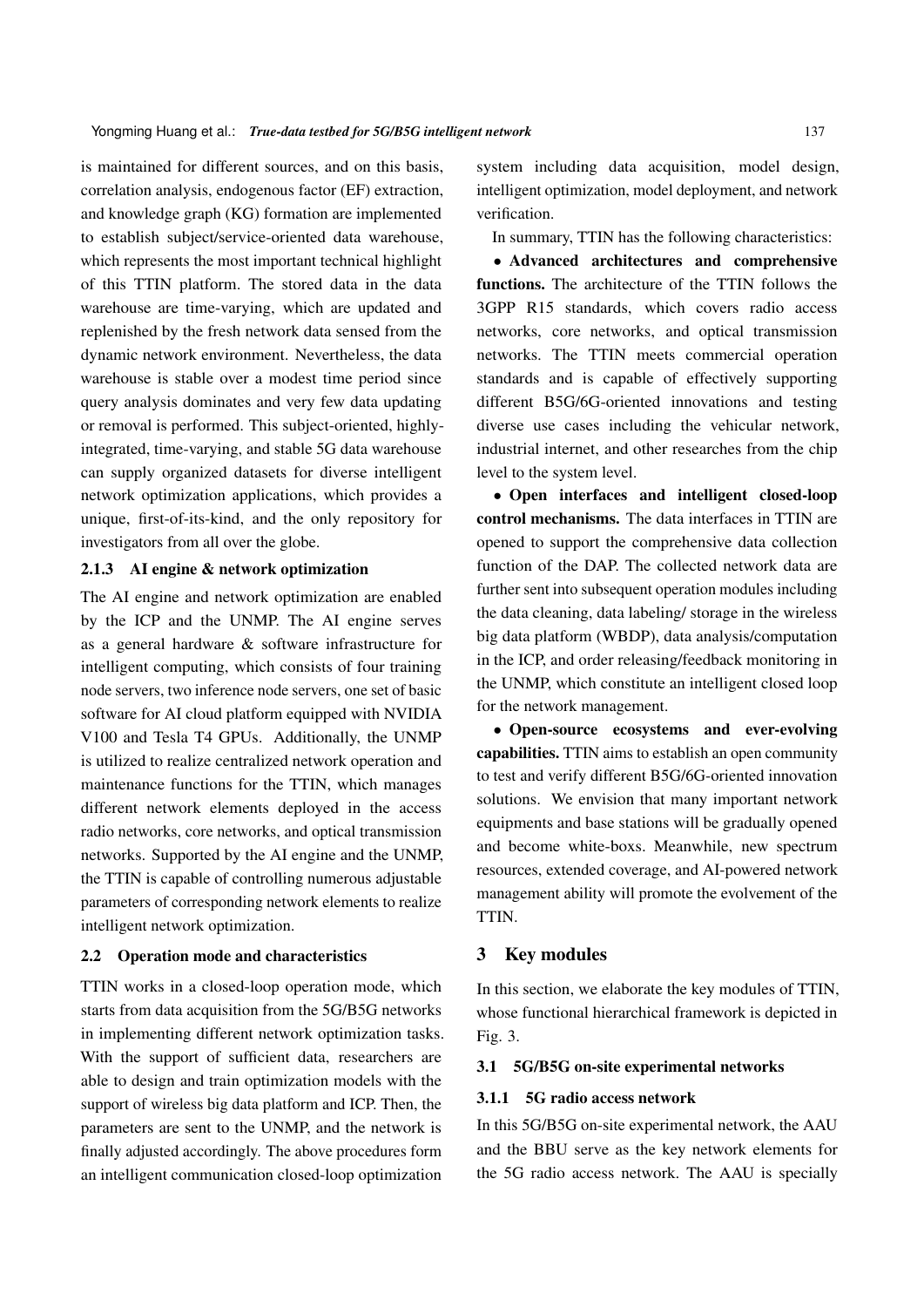

Fig. 3 Functional hierarchical framework of TTIN.

designed to reduce the resource consumption of the 5G base stations, where the functions of the remote radio unit (RRU) and the massive multiple-input multipleoutput (MIMO) antenna are combined. Benefited from the massive MIMO antenna array in the AAU, the transmission capacity and quality for end users have been dramatically improved, where 200 MHz maximum bandwidth is available to support different spectrum resource utilizations in C-B and and much higher diversity gain is obtained. Aside from the large bandwidth, to support the flexible beam management, the vertical and horizonal angles of the antenna are also adjustable for enabling the precise beam management to provide dynamic coverage and enhance the quality of transmission. Here, AAUs supporting 64T/64R and macro base stations are distributed outside the building. Meanwhile, small stations and pHUBs are deployed inside the buildings to cover eight floors. On the other hand, the main functions of the BBU are baseband

signal processing, base station system management (operation maintaining, order processing, and system clock management), physical interface provisioning, operation and maintenance center (OMC) channel provisioning, and environment information exchanging. The specific configurations of the 5G radio access network are listed in Table 2.

#### 3.1.2 5G core network and transport network

In the backhaul link, the traffic flows from the BBUs are aggregated into the transport networks, which consist of routers and optical transceivers. In the routers, the

|  | Table 2 Configurations of the 5G radio access network. |
|--|--------------------------------------------------------|
|--|--------------------------------------------------------|

| Device type          | Description |
|----------------------|-------------|
| Massive MIMO antenna | 64T64R      |
| AAU                  | 12          |
| <b>BBU</b>           | 5           |
| pHUB                 | 8           |
| Macro base station   | 9           |
| Small base station   | 50          |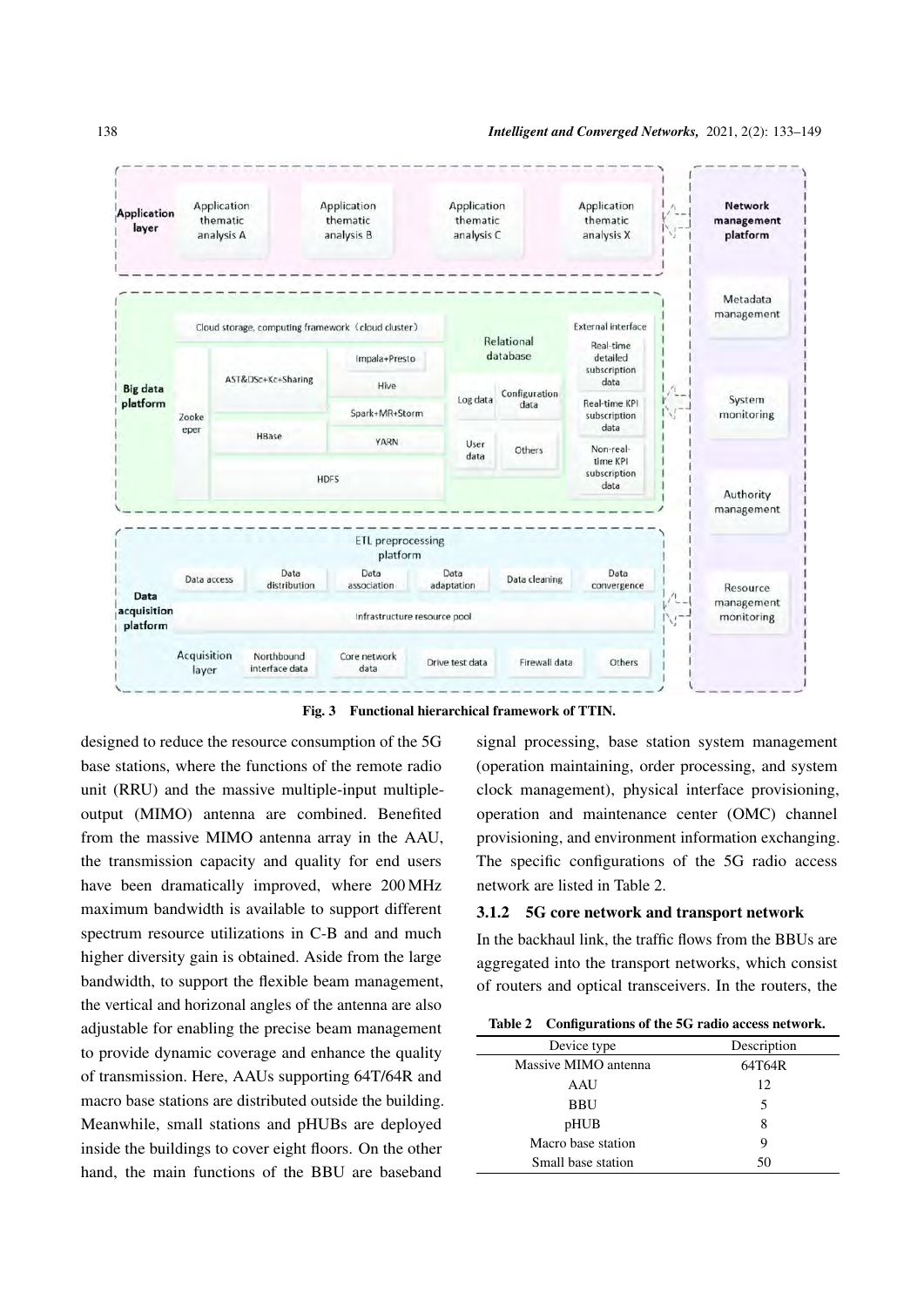distributed processing architecture is adopted, where the controlling, switching, and relaying functions are separated, such that the control and user planes are guaranteed to be independent. The optical transport network is used to realize high-speed links over a distance of several kilometers in the CWV.

Moreover, for the 5G core networks, 22 servers, two disk arrays, and seven switches are deployed to enable the service-oriented core networks in the SA architecture, which supports diverse 5G services, i.e., the gigabit mobile broadband, 4K/8K video, AR/VR, factory automation, automatic driving and intelligent city, and different access ways including the 2G/3G/4G/5G, Wi-Fi, narrow band internet of things (NB-IoT), fixed access, and unlicensed spectrum. In the core network, the network slicing techniques and the service-oriented architecture are utilized to provide different quality of service, a simplified network, and unified network operations. Additionally, the 5G/B5G experimental network complies with 3GPP R15 standalone architecture, where new base stations, backhaul links, and core networks are established, which are independent with the network infrastructure legacy in 2G/3G/4G. Furthermore, the network performances in terms of the uplink/downlink peak rates, uplink/downlink user experience data rates, end-to-end delay, the success rate of handover, and the

traffic density are comprehensively tested by the Dingli Corporation, where the files with the size of 50 GB and 20 GB are used to download and upload through the FTP, and the network performances of 17 cells distributed in CWV serve as the testing samples. The key performance parameters of the established 5G experimental networks are concluded in Table 3.

# 3.1.3 Supported terminal types

Combined with advanced 5G network elements and the SA architecture, the TTIN supports various terminals including mobile phones, vehicles, UAVs, highdefinition cameras, drive test equipment, and customer premise equipment (CPE).

#### 3.2 Data acquisition & data warehouse

#### 3.2.1 Data acquisition platform

As shown in Fig. 4, DAP is responsible for collecting and pre-processing comprehensive network data from Table 3 Key performance parameters of the 5G experimental network.

| Performance parameter              | Description                  |
|------------------------------------|------------------------------|
| Uplink peak rate/user              | 261 Mbps                     |
| Downlink peak rate/user            | 1.18 Gbps                    |
| Uplink user experience data rate   | 170 Mbps                     |
| Downlink user experience data rate | 940 Mbps                     |
| End-to-end delay                   | $14 \text{ ms}$              |
| Success rate of handover           | 100%                         |
| Traffic density                    | $1.045$ Tbps/km <sup>2</sup> |



Fig. 4 Framework of the data acquisition platform.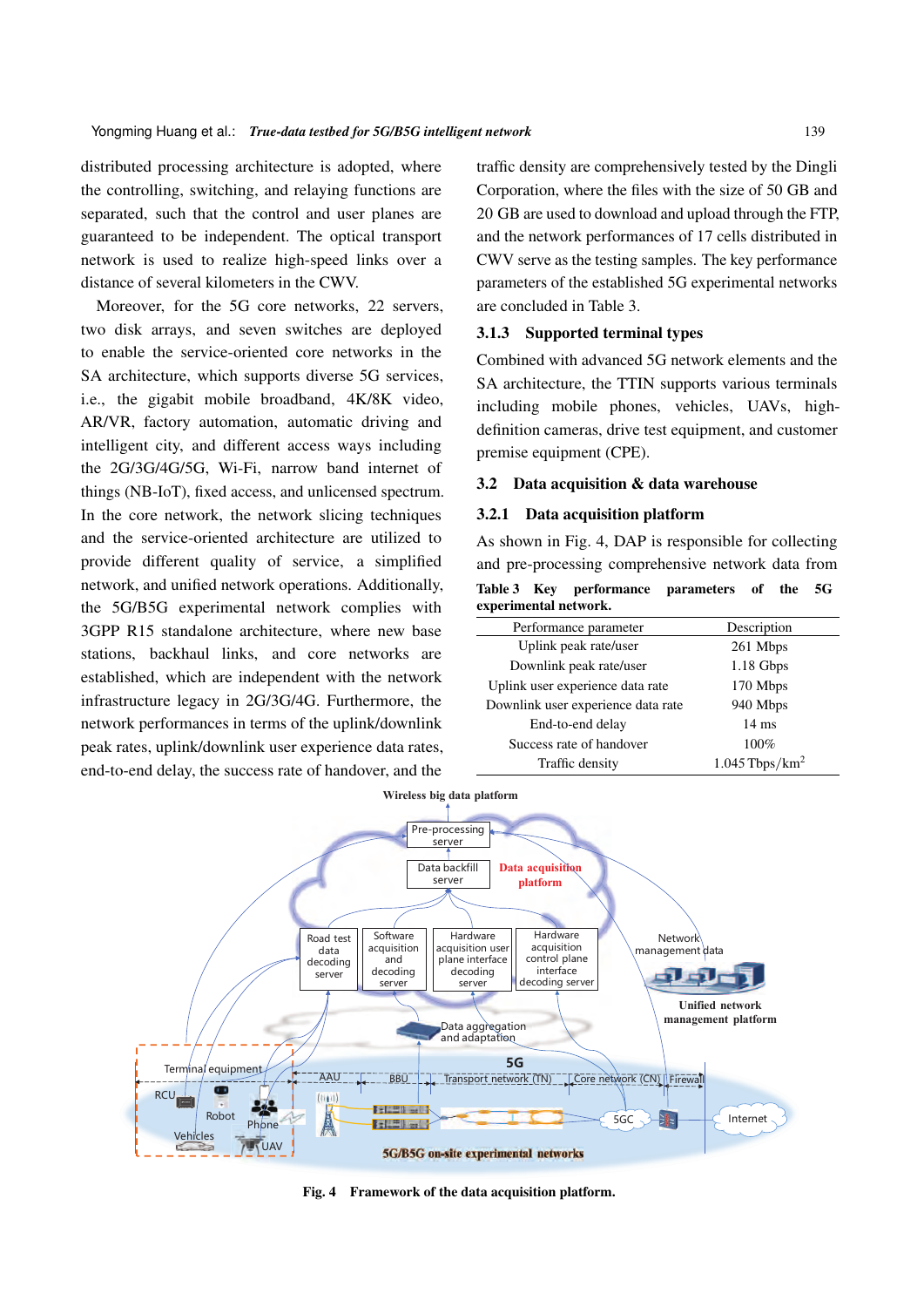different sources.

Data acquisition: For data acquisition, various types of data including the air interface data, core network user interface data, core network control plane data, northbound interface data, and field test data as shown in Table 4, are accessed to the DAP through the safe data transfer protocol (SDTP) and secure file transfer protocol (SFTP). SDTP is adopted for realtime streaming data transmission. SFTP is used for the external data representation and transmission under the cases with low real-time requirements. The transmitted data can be encoded in form of CSV or TXT.

Data preprocessing: For data preprocessing, the reading, transformation, cleaning, and encryption for streaming data and text data from the DAP are available. The major procedure is composed of the data cleaning, data transformation, and data loading. In the data cleaning, irregular data and inconsistent data are removed for eliminating the inconsistency of data. In the data transformation, the transformation of unified data coding, data type, and data format are realized. In the data loading, cleaned data are loaded into the Hadoop for the data access.

| Data type            | Description                         |
|----------------------|-------------------------------------|
| Air interface data   | Data from PHY/MAC/RLC/PDCP/         |
|                      | RRC/ NAS layers                     |
| Software             | Raw data of Uu/Xn/X2/E1/F1 and      |
| acquisition data     | other interfaces from the BBU       |
|                      | Interface data of N1/N2/N4/N5/N6/   |
| Core network         | N7/N8/ N9/ N10/ N11/ N12/ N13/      |
|                      | N14/ N15/N16/ N17/ N18/ N19/ N20/   |
| control plane data   | N21/ N22/ N23/ N24/ N26/ N27/ N28/  |
|                      | N29/ N30/ N31/ N35/ N36/ N40        |
|                      | Protocol data of N3 S1U/ N3 MMS/    |
| Core network user    | N3 HTTP/ N3 HTTPS/ N3 DNS/          |
| plane data           | N3_FTP/ N3_EMAIL/ N3_SIP/           |
|                      | N3_RTSP/N3_COAP                     |
| Pilot Matrix DT data | Signaling data from L1/L2/L3 layers |
|                      | Network management data derived     |
| Network management   | from the northbound interface,      |
| data                 | including performance, alarm,       |
|                      | configuration, and other indicators |
| Firewall data        | Logs and other data                 |

|  |  |  |  |  | Table 4 Typical network data collected in the DAP. |  |  |  |
|--|--|--|--|--|----------------------------------------------------|--|--|--|
|--|--|--|--|--|----------------------------------------------------|--|--|--|

## 3.2.2 Wireless big data platform

Network data are successively acquired layer-by-layer and, collectively, converge to form a basic data warehouse. Then, data analyses are conducted to find the underlying correlations. On this basis, feature datasets are extracted and generated according to the specific use case perspective. It is noteworthy that, the AI algorithms are directly driven by the feature datasets, and these datasets are exactly what we utilize in the use case examples to follow.

In the WBDP, the platform deployment and construction are based on the open-source Hadoop platform which is widely used in the industry. Here, the Hadoop platform is utilized for the data warehousing, data storage, and data calculation, which can provide visual interfaces for data analysis and query. Moreover, common functions such as security management and audit, operation and maintenance management, and performance monitoring are also available. The major platform components include Hadoop distributed file system (HDFS) distributed file system, HBase column storage database, Hive data warehouse, Impala query, Presto query, and yet another resource negotiator (YARN) resource management. In addition, combined with software-hardware integration and practical cases development experience, the following enhanced functions are provided for the WBDP:

Hadoop tuning: Besides basic functions provided above, this WBDP is capable of realizing the fine tuning and optimizations including the hardware optimization, operating system optimization, Hadoop configuration optimization, and application optimization, according to specific requirements.

Heterogeneous storage: For different types of network data, the WBDP provides the heterogeneous storage service. Cold data are migrated into the cheap storage (archive) while part of the hot data and the intermediate data generated by caching I/O intensive tasks are sent into the SSD, which improves the query and calculation speed and saves the cluster storage resources.

Stream data warehousing: A streaming data warehousing platform is developed to realize task definition in the form of SQL, warehousing program parsing SQL, installing configuration rules for data analysis and storage of stream data statistics. According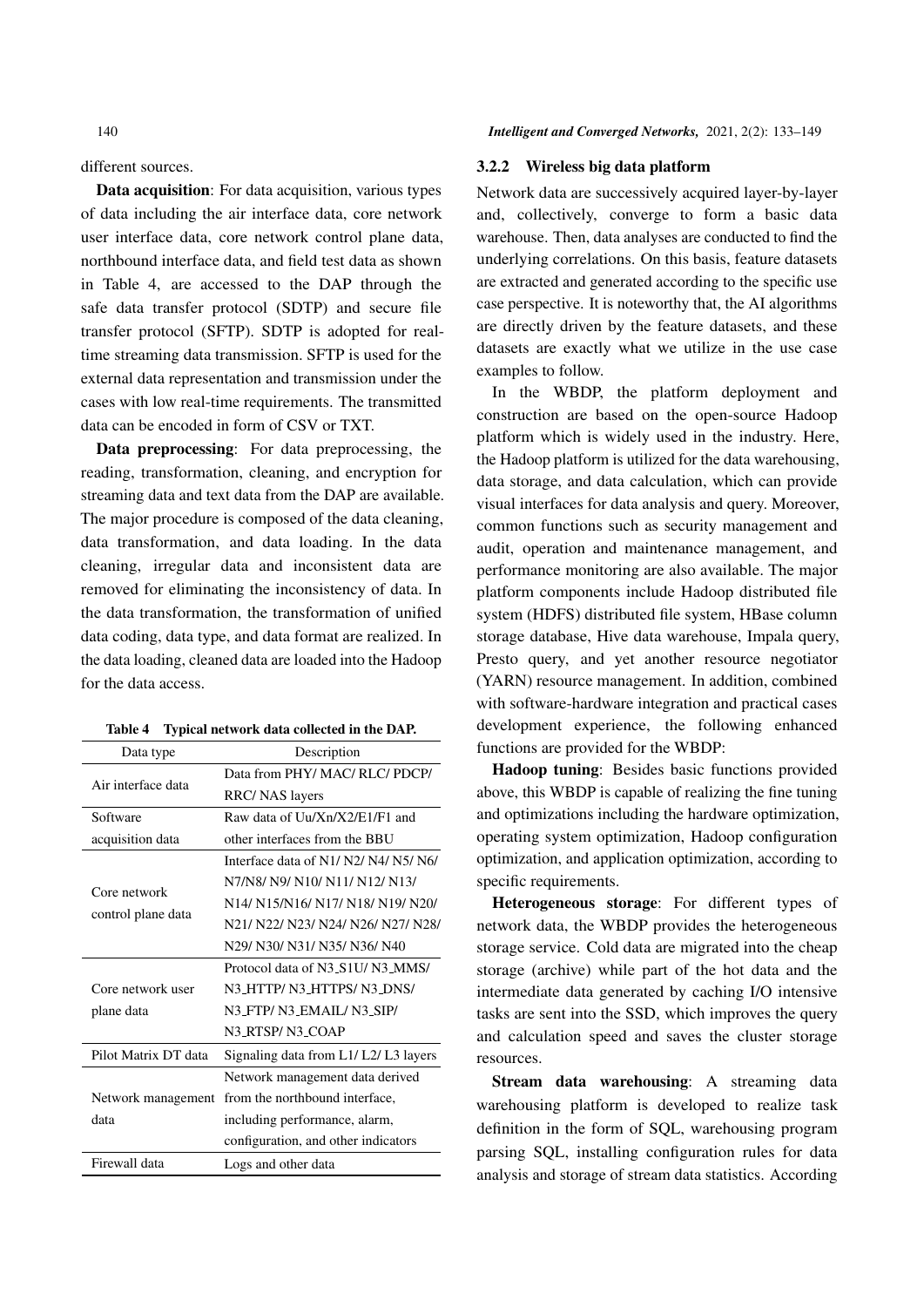to the resource list of nodes in the WBDP, the collected network data are evenly distributed to corresponding node and abundant log information is provided to record the error log separately which is convenient for analyzing and fixing errors.

HBase optimization: Object-oriented design and development method are adopted to encapsulate the operation of HBase. The complexity of HBase is transparent to developers, which is conducive to improve development efficiency and reduce bugs in development.

## 3.3 AI engine & network optimization

#### 3.3.1 Intelligent computing platform

A general intelligent computing infrastructure integrated software and hardware is provided in ICP. With the support of advanced network data sensing, gathering, and preprocessing, different B5G/6G-oriented AIempowered innovation solutions can be developed and deployed through this ICP. For instance, numerous radio resources of the TTIN can be intelligently allocated according to service requirements and the collected channel data, which generate dynamic allocating orders and further control different network elements through the UNMP for the effectiveness verification. The specific hardware facilities and the AI cloud platform are illustrated below:

Hardware facilities: The hardware facilities of ICP consist of seven high-performance Xeon servers with each having more than 25 CPUs. Among the seven servers, one server is used as the management node, four servers serve as training nodes, and two servers are regarded as inference nodes. 12 Tesla V100 32 GB GPUs are adopted as training node servers and 16 NVIDIA 16 GB T4 GPUs are used as inference node servers. With the supports of high-performance GPUs, ICP is capable of implementing large-scale machine learning and deep learning computing tasks.

AI cloud platform: AI cloud platform plays an important role in providing fundamental application services including the basic deep network framework and typical pre-training models. The supported languages and frameworks are listed in Table 5.

#### 3.3.2 Unified network management platform

In the network management platform, the Huawei's

Table 5 Supported functions of AI cloud platform.

| Supported function      | Description               |  |  |
|-------------------------|---------------------------|--|--|
| Supported language      | $C/C++/Java/Python$       |  |  |
| Integrated development  |                           |  |  |
| environments (IDEs)     | VS/Pycharm/Anaconda       |  |  |
|                         | Tensorflow/Pytorch/       |  |  |
| Deep learning framework | PaddlePaddle/Mxnet        |  |  |
|                         | VGG 16, VGG 19,           |  |  |
|                         | Inception $V1-V4$ ,       |  |  |
| Pre-trained model       | ResNet $50 - 101 - 152$ , |  |  |
|                         | MobileNet V1-V2,          |  |  |
|                         | BERT, Transformer, GPT-2  |  |  |

U2020 network management system (U2020 for short) is adopted to manage different mobile network equipments centrally. The management system utilizes an open architecture and various types of network elements are connected through the network element adaptation layer, providing basic network management functions and rich optional functions including the configuration management, performance management, fault management, security management, log management, topology management, software management, and system management. The server software of the network management platform is composed of the main version software and the adaptation layer software. The main version software realizes the system functions and the adaptation layer software completes the adaptation of different network element interfaces. Meanwhile, the management for new network elements can be realized by adding the corresponding adaptation layer software. The openness of this network management platform enables it to support the management for Global System for Mobile Communications (GSM), Universal Mobile Telecommunications System (UMTS), LTE, 5G, and other wireless networks, WLAN, eRelay, SingleDAS, core network, and next generation network (NGN). When the network is evolved, the network management platform can be upgraded at the same time.

In addition, this network management platform also supports other advanced functions including the network health check, remote network element upgrade, automatic base station planning, neighbor cell automatic optimization, remote base station debugging and testing,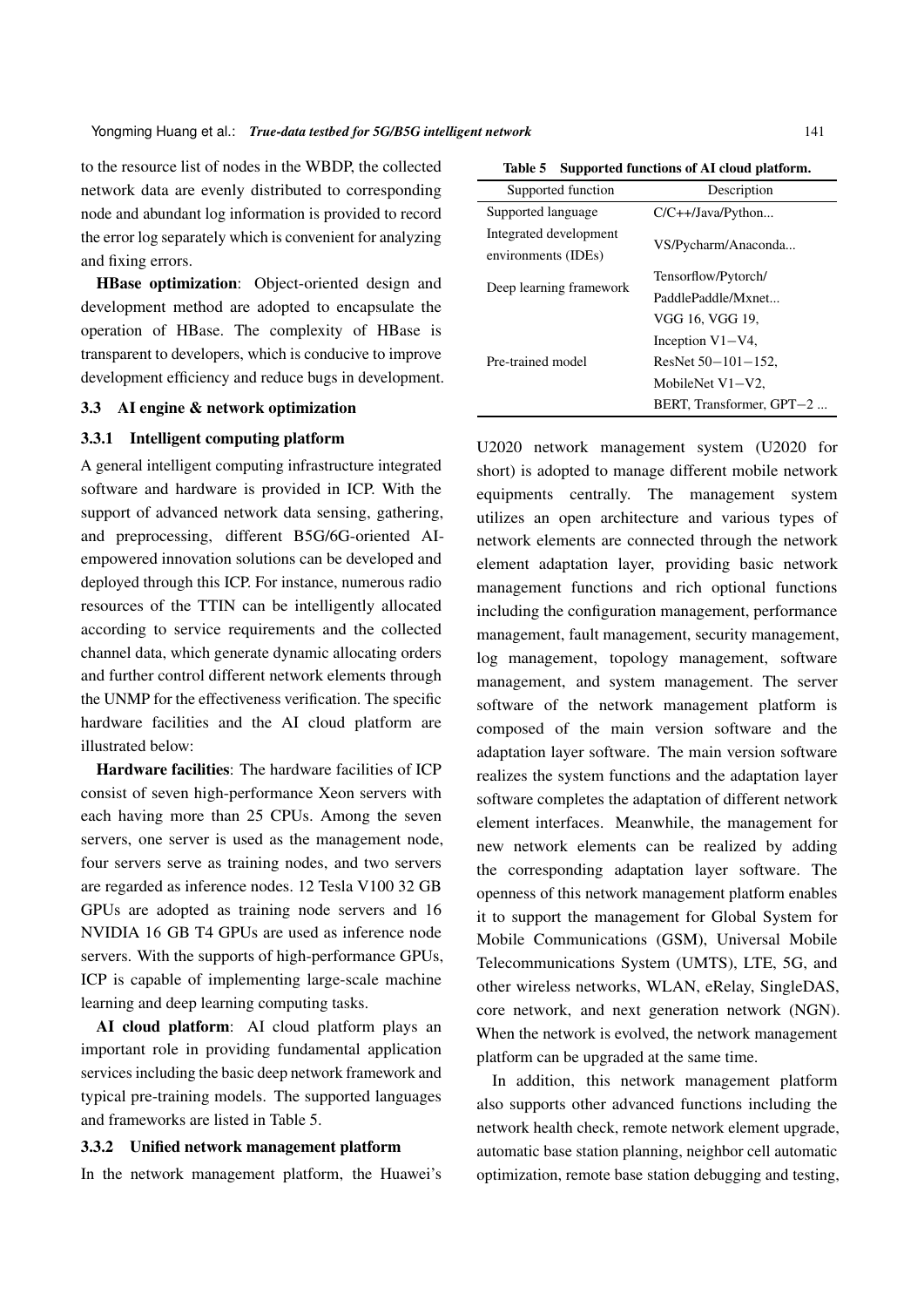equipment panel, engineering alarm setting, and RAN sharing management.

# 4 Supported use cases

By harvesting the comprehensive data sensing, standard data pre-processing, and powerful AI analysis, the TTIN facilitates the intelligent closed-loop network optimization, where comprehensive network data can be gathered from the air interface, the core network user interface, core network control plane, and the northbound interface and then sent into the big data platform for standardized pre-processing procedure including data cleaning, data classification, data association, data construction, and data storage according to different themes of applications. The preprocessed data are further analyzed in the ICP through diverse AI models and the intelligent control orders are finally emerged, which control different network elements distributed in the network in the closed-loop way. In the TTIN, time-varying network states are sensed efficiently and flexible optimization operations can be utilized to improve network performances and guarantee high quality of service. Therefore, the TTIN is capable of supporting diverse network optimization tasks ranging from the RAN planing and deployment, massive MIMO, interference coordination, mobility management, fraud detection, load balancing, network slicing, MEC to the QoE optimization to realize larger transmission capacity, wider signal coverage, shorter network delay, and higher network reliability. There are several examples of those supported use cases in the TTIN elaborated as follows.

## 4.1 Intelligent throughput optimization

Throughput is one of the key network performance parameters needed to be optimized for the enhancement of network capabilities. Based on cognitive radio theory, researchers are capable of designing the power allocation and system parameter configuration elaborately to improve the throughput. In the conventional optimization methods, throughput optimization can be only implemented through limited simulations. With the support of TTIN, the researchers are allowed to test the development of different intelligent optimization innovations through experimental networks and practical

network data.

The schematic diagram of the intelligent throughput optimization approach is displayed in Fig. 5. In order to realize high efficiency and high reliability, the approach driven by both network data and the theory model is proposed. On one hand, as given in Table 6, comprehensive network state data can be collected from the TTIN, including the BS information (the BS positions, the transmit powers, the antenna azimuths, and antenna tilts), user information (the user positions and the user data rates), beam-space channel information, i.e., the reference signal received powers (RSRP) and signal to interference and noise ratios (SINR) of directional reference signals, such as synchronization signal block (SSB) and channel state information reference signal (CSI-RS), as well as the corresponding cell throughput.

After the data collection, the data analysis and preprocessing are also necessary, where the feature selection and the data argumentation are carried out to meet the demands of the AI algorithm in terms of the accuracy, efficiency, and robustness. On the other hand, inherited from conventional network optimization,



Fig. 5 Schematic diagram of the intelligent throughput optimization approach.

|  | Table 6 Details of AI-empowered throughput optimization. |  |  |  |
|--|----------------------------------------------------------|--|--|--|
|--|----------------------------------------------------------|--|--|--|

| AI-empowered<br>application | Intelligent throughput optimization                              |
|-----------------------------|------------------------------------------------------------------|
| Optimized objective         | Maximize the cell throughput                                     |
| Input data                  | User location, BS azimuths, BS tilts,<br>BS powers, and SSB RSRP |
| Output data                 | Antenna azimuths, antenna tilts,<br>and transmit powers          |
| AI algorithm                | GPR and DNN                                                      |
| Role of AI                  | Regression and function fitting                                  |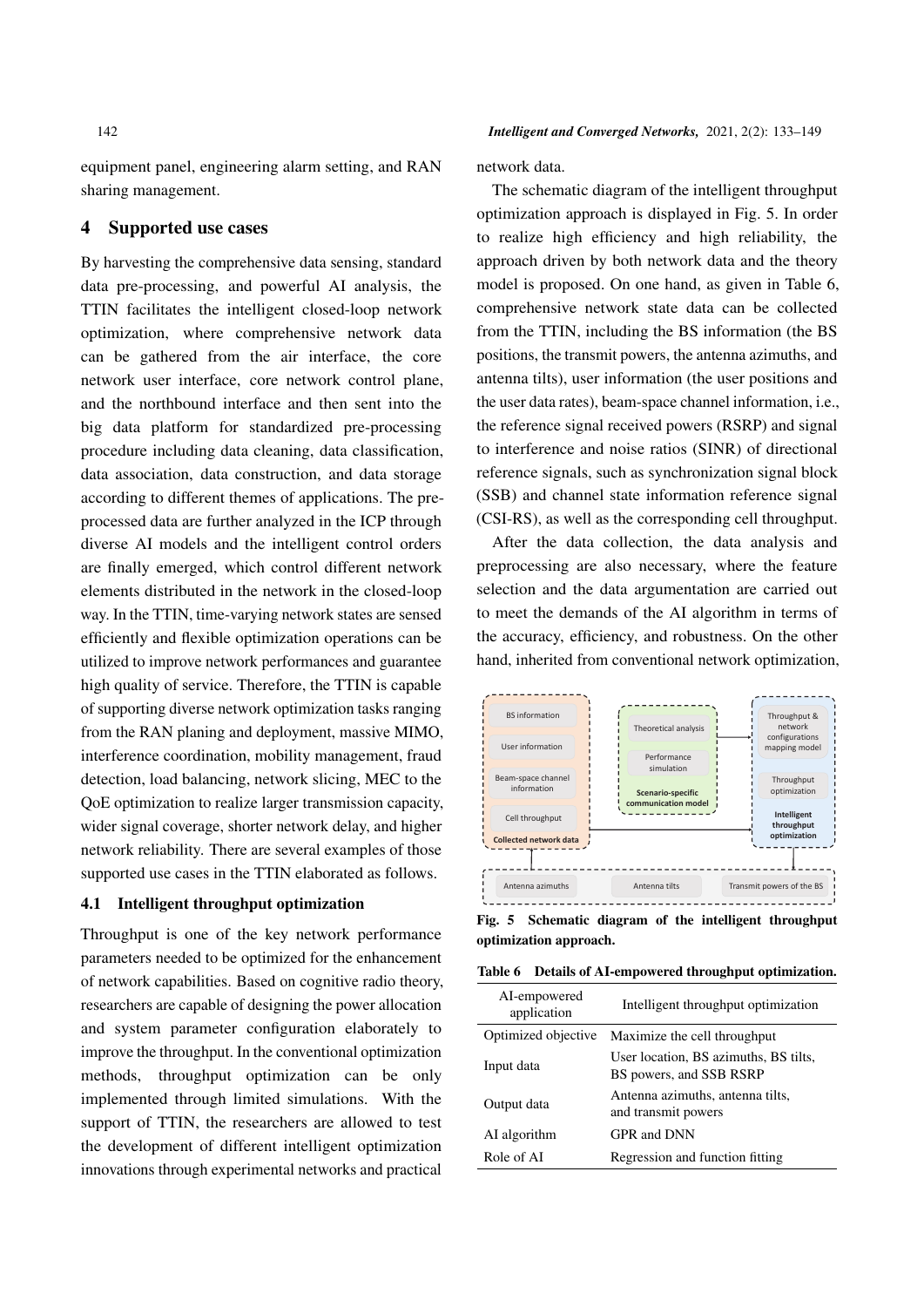the proposed approach is integrated with the scenariospecific communication model, which provides the performance simulation and theoretical analysis. The key of the proposed intelligent throughput optimization approach is to establish the mapping from network configuration parameters about the antenna azimuths, antenna tilts, and the transmit powers of the base station to the network performance metrics, i.e., the cell throughout, which is complex and difficult to be analyzed due to the massive connection and the complicated topology in 5G networks. Thus, the proposed approach leverages both the network state data and the scenario-specific communication model to fit the mapping relationship. Base on the established mapping, the antenna azimuths, antenna tilts, and the transmit powers of the base station is adjusted by the optimization methods and the output configuration parameters are deployed in the TTIN for the throughput performance evaluation. The proposed intelligent throughput optimization approach supports the advanced closed-loop control strategy, which is capable of adapting to the time-changed network environment.

Preliminary TTIN experiments show a remarkable performance gain in the intelligent throughput optimization. In the following, we introduce an experiment that was carried out in a real-world scenario in the CWV. The real experiment scene is depicted in Fig. 6. For single cell case, AAU2 is selected and the test route is shown by the solid line while for double cell case, AAU1 and AAU2 are selected and the test route is displayed by the dotted line. The base station is equipped with  $12 \times 8$  planar antenna array and adopts OFDM scheme in 5G NR Band n78 (3:5 GHz–3:6 GHz)



Fig. 6 Experiment scene of TTIN road test in CWV.

with 100 MHz total bandwidth. The road test equipment adopts Pilot Matrix 5G automatic road test instruments to measure the synchronization signal block (SSB) beam pattern. Moreover, the Pilot Matrix is an automatic test solution for 5G NSA/SA wireless network air interface and service QoS/QoE, which is capable of testing and collecting data at the same time across the entire network and supporting the access of more test phones. In the real experiments, the road test equipment is connected to two mobile phone terminals, which are responsible for the uplink test and the downlink test. The mobile phones are Huawei Mate20 X. The performance of the RSRP data augmentation based on Gaussian process regression along the dimension of the user position and the BS antenna angle achieves a less-than 3 dBm mean absolute error. As shown in Fig. 7, the subsequent deep neural network (DNN) based throughput optimization can improve the average throughput approximately by 9:5% for single cell case and 11:8% for double cell case.

### 4.2 Intelligent massive MIMO

In massive MIMO, the terminal antenna increases from 2R in the LTE to 4R/8R in the 5G, where the user throughput is accordingly improved to support the emerging bandwidth-thirsty applications including the UHD video, AR/VR, and cloud game. To improve the throughput of the massive MIMO network, two DNNs called DNN1 and DNN2 are established to realize the precision throughput estimation as depicted in Fig. 8. As listed in Table 7, DNN1 is used to estimate the throughput of the massive MIMO network through the collected network data, where the input features consist of the number of users, channel allocations, beam



Fig. 7 Real-data experiment results of average throughput optimization.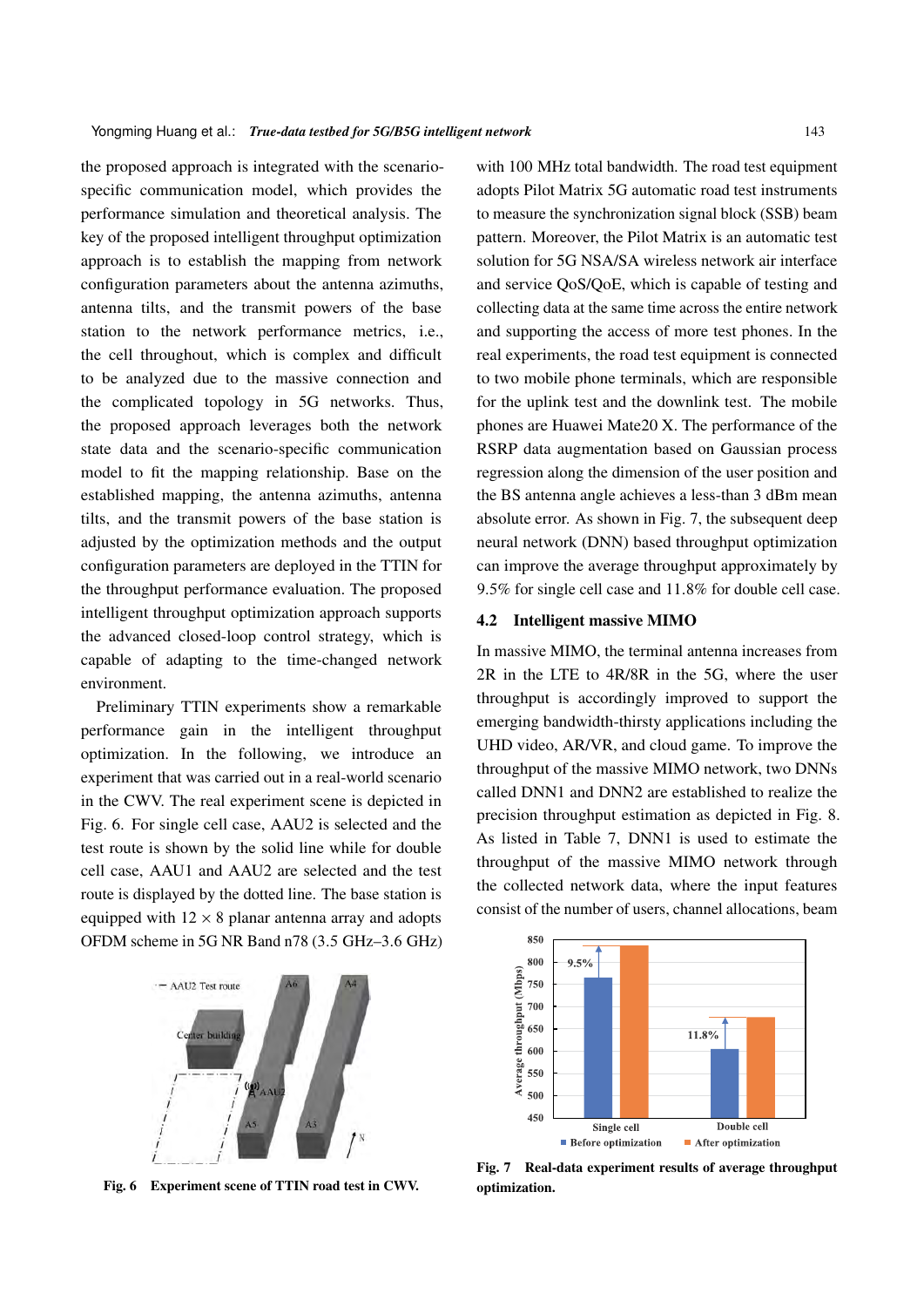

Fig. 8 Illustration of the intelligent massive MIMO optimization scheme.

Table 7 Details of AI-empowered massive MIMO.

| AI-empowered<br>application | Intelligent massive MIMO                                                               |
|-----------------------------|----------------------------------------------------------------------------------------|
| Optimized                   | Maximize total network throughput                                                      |
| objective                   |                                                                                        |
| Input data                  | The number of users, channel allocations,<br>beam configurations, and power allocation |
| Output data                 | Power allocation policy                                                                |
| AI algorithm                | DNN                                                                                    |
| Role of AI                  | Regression and decision                                                                |

configurations, and the power allocation, and the output of the DNN1 is the throughput of the actual system. DNN2 is utilized to provide (sub) optimal massive MIMO network optimization policy, where the input is the network state data in terms of the number of users, channel allocations, and beam configurations, and the output is the power allocation scheme. Meanwhile, the theoretical throughput model with low precision is also built to provide the prior theory model knowledge and the sub-optical power allocation scheme.

According to the estimated throughput from the welltrained DNN1, the DNN2 is fine-tuned through the stochastic gradient optimization algorithm to generate more appropriate power allocation scheme with better network performance. Integrated with two DNNs and the theoretical throughput model, the intelligent MIMO optimization approach is available to emerge optimal massive MIMO network optimization policy. The principle of the proposed intelligent massive MIMO network capacity improvement method is illustrated in Fig. 8. In the proposed method, the throughput estimation model, i.e., DNN1, with strong generalization ability is trained with the data collected from the TTIN.

#### 144 *Intelligent and Converged Networks,* 2021, 2(2): 133–149

Further, DNN2 is pre-trained based on the low-precision theoretical throughput model to provide a sub-optimal policy. Finally, the DNN2 is modified and boosted according to the throughput estimation model to achieve the performance improvement. The proposed method is capable of capturing the characteristics of specific network scenarios through practical network data and the theoretical throughput model to achieve the intelligent massive MIMO network optimization.

## 4.3 Intelligent interference coordination

In the traditional interference coordination solutions, the time-varying user location information should be exchanged frequently and the interference coordination is generally implemented in the network elements. Thus, there is a large amount of data needed to be exchanged, which causes high computation loads and extra delay. To realize the real-time interference coordination and decrease the beam collision probability, long-term statistical data in terms of the user location and traffic hot spots are crucial to be fully utilized to establish the statistical beam collision probability model, which is further used to optimize the broadcast beam pattern and manage the frequency point intelligently.

Here, an intelligent beam collision avoidance and interference coordination model based on the multi-agent reinforcement learning is developed to select appropriate antenna pattern and cell residence parameters for decreasing the beam collision probability and improving the long-term network performance with the constraint of the QoS. In the proposed model as shown in Fig. 9, a model-data-driven approach and multiagent distributed scheme are utilized to adapt with the unstable network environment and decrease the number of exchanged messages.

As shown in Table 8, multi-dimensional network data are gathered, including comprehensive data from the users, base stations, and inter-cell interference. On the user side, user location, the number of users, RSSI, transmission data of users, packet/frame loss number, associate starting time, and ending time are collected comprehensively. On the base station side, the upload rate, download rate, number of server users, channel utilization, co-channel interference, neighborhood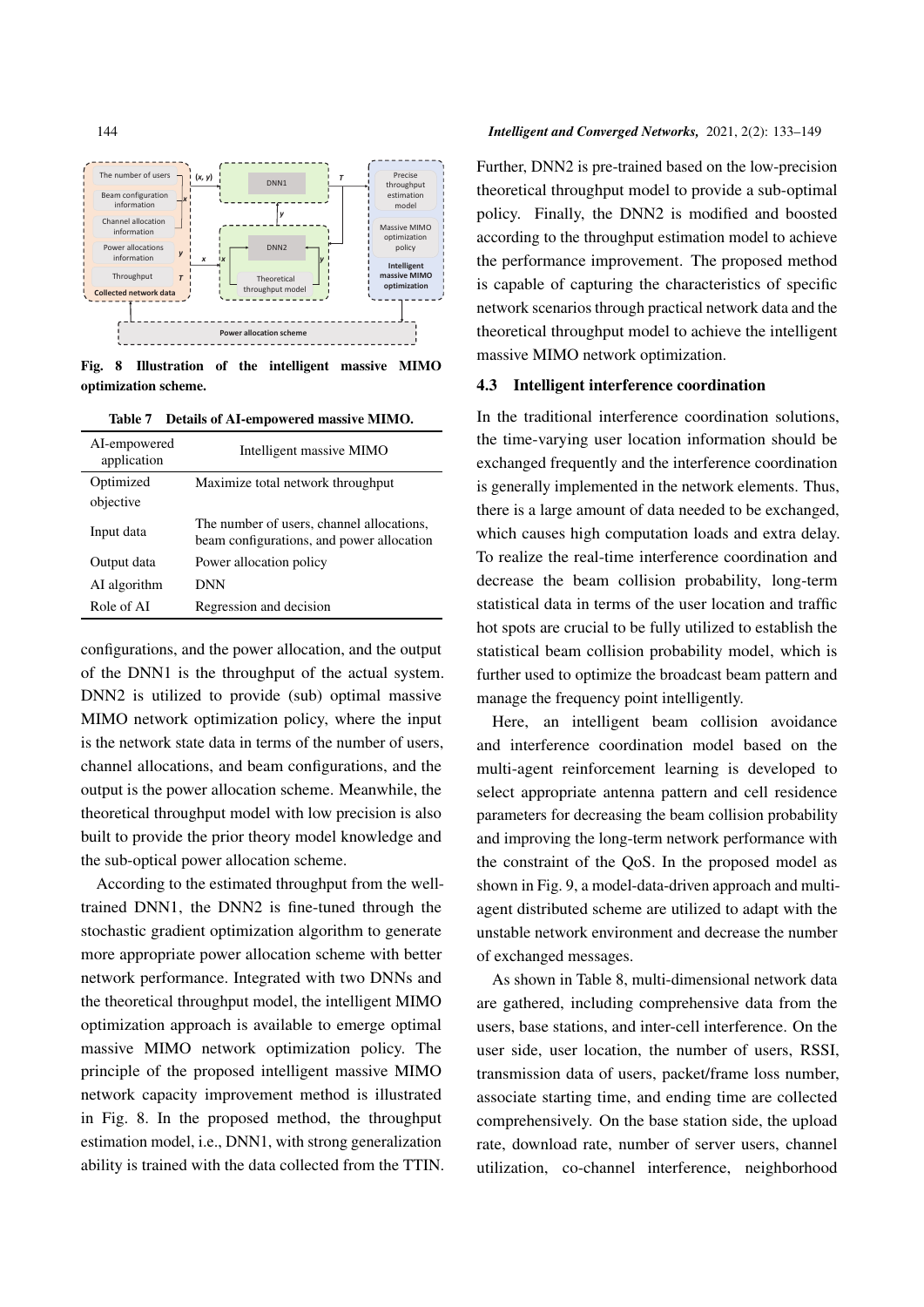

Fig. 9 Illustration of intelligent interference coordination approach.

Table 8 Details of AI-empowered interference coordination.

| AI-empowered<br>application | Intelligent interference coordination    |
|-----------------------------|------------------------------------------|
| Optimized<br>objective      | Minimize the interference ratio          |
|                             | User location, the number of users,      |
|                             | RSSI, packet/frame loss number,          |
|                             | associate starting time and ending time, |
|                             | the upload rate, download rate,          |
| Input data                  | number of server users,                  |
|                             | channel utilization,                     |
|                             | co-channel interference,                 |
|                             | neighborhood interference                |
|                             | and air interface.                       |
|                             | packets transceiving information         |
| Output data                 | Antenna patterns and                     |
|                             | cell residence parameters                |
| AI algorithm                | DQN                                      |
| Role of AI                  | Regression and decision                  |

interference, and air interface packets transceiving information are first gathered. Secondly, the raw intercell interference model combined with the channel model under high loads and the beam configuration model related to the antenna pattern, the antenna orientation, and the number of antennas are established. Finally, on the basis of the collected comprehensive network data and the raw inter-cell interference model, the adaptive statistical beam collision probability model using the multi-agent deep reinforcement learning is built and updated continuously through the realtime interaction between the agent and the network environment. In the proposed model, the environment

information about the user location, traffic hot spots and spatiotemporal pattern, the action information about the antenna pattern and cell residence parameters, and the reward information in terms of the corresponding interference from the inter-cell interference model are normalized as standard experience data for the training of the deep reinforcement learning agent through the trial and error mechanism. After the training phase of the deep reinforcement learning, the optimal antenna patterns and cell residence parameters are selected to obtain the minimum beam collision probability to realize the intelligent beam collision avoidance and interference coordination.

#### 4.4 Intelligent energy conservation

In the 5G/B5G networks, the power consumption of 5G is estimated to be 3–5 fold higher than those of 4G. Therefore, how to reduce the electricity cost in the OPEX for operators has become one of the essential problems needed to be addressed. As the power-consumption equipment, the energy cost of the AAU accounts for 80% power consumption of those of the equipment in the 5G base station. Thus, it is crucial to decrease the power consumption of the AAU. Several intelligent energy conservation innovations have been proposed, including the enhanced symbol shutdown (ESS), the enhanced channel shutdown (ECS), and the carrier wave shutdown (CWS).

In the ESS, the symbol shutdown is developed to decrease energy consumption by turning off the corresponding amplifier module through non-pilot, physical downlink control channel (PDCCH), secondary synchronization signal (SSS), and physical broadcast signal (PBS) of the downlink subframe. The enhanced method indicates that more time slots can be unoccupied, which further decreases the energy consumption for symbol shutdown. In the ECS, the resource block utilization ratios (RBUR) in the uplink and the downlink are monitored. Once the utilization ratio is less than the certain threshold, the channel shutdown will be triggered. The enhanced channel shutdown is specifically designed for massive MIMO, where the scale of the channel shutdown can be adjusted flexibly. In the CWS, the number of the utilized carrier is time-varying, where the capacity concurrent carrier can be turned off to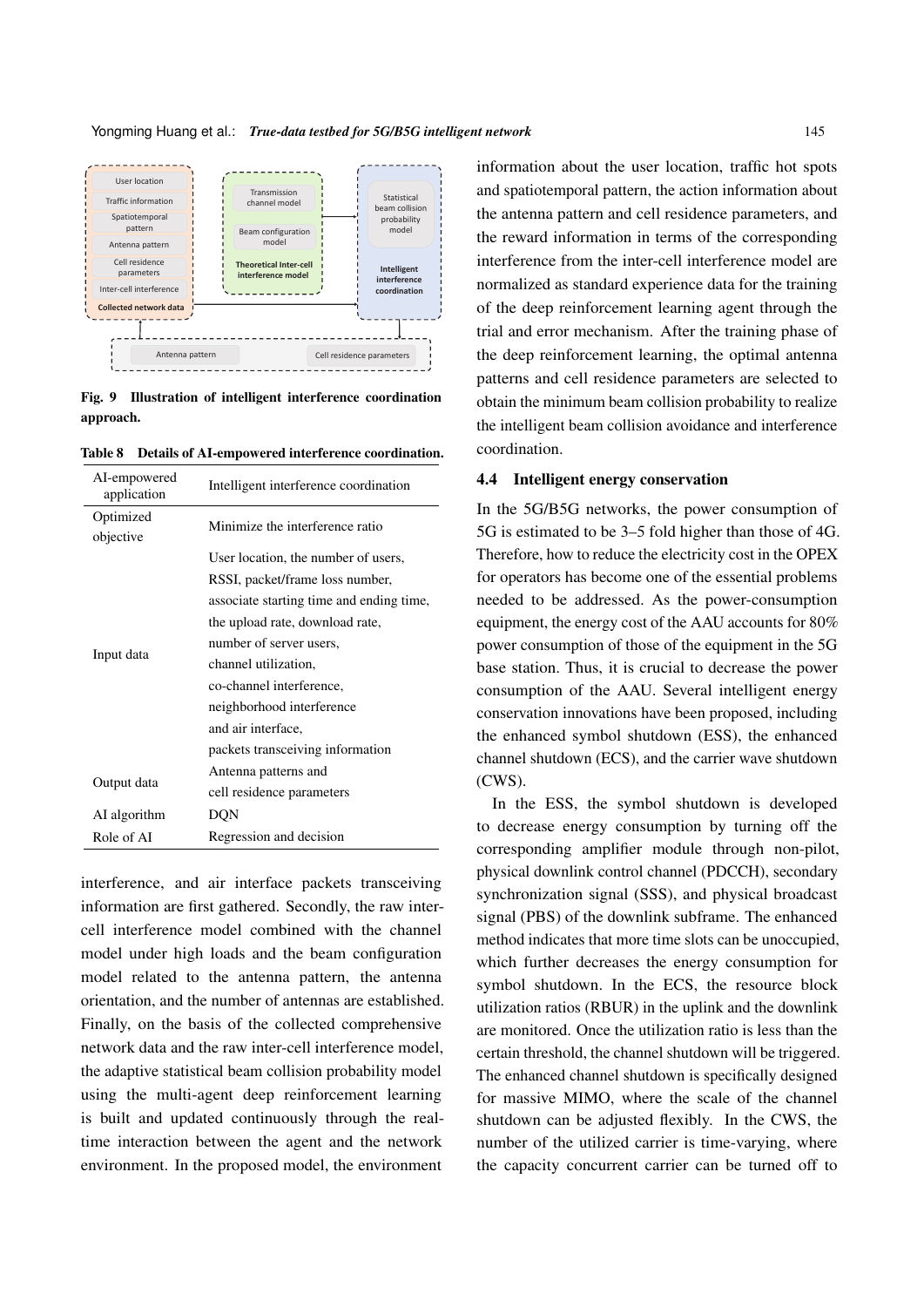decrease the energy consumption under the case of the low network load.

As illustrated in Fig. 10, the cell information, environment factors, recognition of energy conservation scenarios, and traffic prediction results are taken as the input of the model. The feature details of the AI technique are provided in Table 9. Through the intelligent decision model and the scenario strategy model, the best recommended energy conservation strategy is obtained and applied to the 5G base station. Moreover, we take the client sensor data, the saved energy consumption, and the 5G base station load as negative feedback terms to further optimize the model. In the TTIN, combined with advanced AI algorithms and wireless data platform, the energy conservation scenario can be recognized intelligently through massive historical data, where different energy conservation strategies are automatically recommended according to the real-time network loads.

# 5 Conclusion

The launch of TTIN marks a milestone in the development of 5G/B5G intelligent networks, for it





#### Table 9 Details of AI-empowered energy conservation.

| AI-empowered application | Intelligent energy conservation          |
|--------------------------|------------------------------------------|
| Optimized objective      | Minimize the energy consumption          |
| Input data               | Performance data of base station,        |
|                          | MR/CDT data, and cell KPI                |
| Output data              | Energy conservation strategy             |
|                          | recommendation                           |
| AI algorithm             | ARIMA model, prophet model,              |
|                          | DNN, and support vector machines         |
| Role of AI               | Regression, classification, and decision |

#### 146 *Intelligent and Converged Networks,* 2021, 2(2): 133–149

overcomes the mutual isolation of on-site networks, big data, and AI techniques in the current 5G/B5G research. The open interfaces and the closed-loop control in this platform enable comprehensive true network data collection, standard dataset production, and intelligent data analysis, which facilitate *in situ* inspection of AI algorithms and in turn improve the self-learning, self-optimizing, and self-managing capabilities of the networks. Additionally, the established experimental platform is open-source and ever-evolving, where open architecture and white-box hardware are utilized to provide extensible ecosystems. We argue that the B5G/6G paradigm is still in its infancy and there are a large spectrum of opportunities for the research community to develop new architectures, systems, and applications, and to evaluate trade-offs in developing technologies for its successful deployment. Research institutes and vendors around the world are welcomed to verify and test diverse innovative solutions and methodologies on the TTIN for promoting the development of B5G/6G intelligent communication networks.

#### Acknowledgment

This work was supported in part by the National Key R&D Program of China (No. 2018YFB1800801) and the National Natural Science Foundation of China (Nos. 61720106003 and 62001103).

#### References

- [1] X. H. You, C. Zhang, X. S. Tan, S. Jin, and H. Q. Wu, AI for 5G: Research directions and paradigms, *Sci. China Inf. Sci.*, vol. 62, no. 2, p. 21301, 2019.
- [2] X. H. You, C. X. Wang, J. Huang, X. Q. Gao, Z. C. Zhang, M. Wang, Y. M. Huang, C. Zhang, Y. X. Jiang, J. H. Wang, et al., Towards 6G wireless communication networks: Vision, enabling technologies, and new paradigm shifts, *Sci. China Inf. Sci.*, vol. 64, no. 1, p. 110301, 2021.
- [3] Y. Zhao, J. Zhao, W. C. Zhai, S. M. Sun, D. Niyato, and K. Y. Lam, A survey of 6G wireless communications: Emerging technologies, arXiv preprint arXiv: 2004.08549, 2020.
- [4] P. Yang, Y. Xiao, M. Xiao, and S. Q. Li, 6G wireless communications: Vision and potential techniques, *IEEE Netw.*, vol. 33, no. 4, pp. 70–75, 2019.
- [5] K. B. Letaief, W. Chen, Y. M. Shi, J. Zhang, and Y. J. A. Zhang, The roadmap to 6G: AI empowered wireless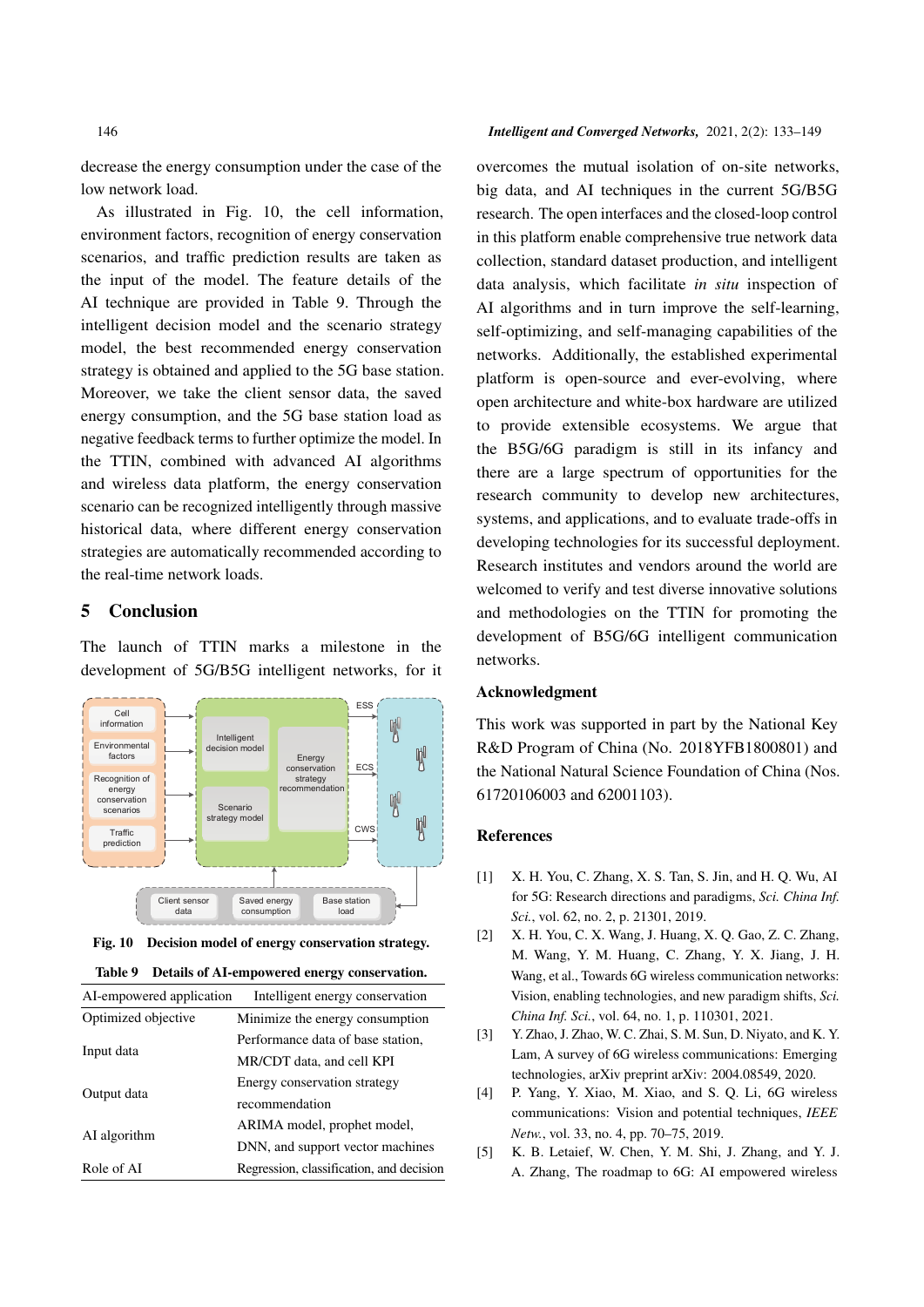networks, *IEEE Commun. Mag.*, vol. 57, no. 8, pp. 84–90, 2019.

- [6] P. Zhou, X. M. Fang, X. B. Wang, Y. Long, R. He, and X. Han, Deep learning-based beam management and interference coordination in dense mmWave networks, *IEEE Trans. Veh. Technol.*, vol. 68, no. 1, pp. 592–603, 2019.
- [7] Y. N. Liu, X. B. Wang, G. Boudreau, A. B. Sediq, and H. Abou-zeid, Deep learning based hotspot prediction and beam management for adaptive virtual small cell in 5G Networks, *IEEE Trans. Emerg. Top. Comput. Intell.*, vol. 4, no. 1, pp. 83–94, 2020.
- [8] J. J. Zhang, Y. M. Huang, J. H. Wang, and X. H. You, Intelligent beam training for millimeter-wave communications via deep reinforcement learning, in *Proc. 2019 IEEE Global Communications Conf.* (*GLOBECOM*), Waikoloa, HI, USA, 2019, pp. 1–7.
- [9] J. J. Zhang, Y. M. Huang, Y. Zhou, and X. H. You, Beam alignment and tracking for millimeter wave communications via bandit learning, *IEEE Trans. Commun.*, vol. 68, no. 9, pp. 5519–5533, 2020.
- [10] J. J. Zhang, Y. M. Huang, J. H. Wang, X. H. You, and C. Masouros, Intelligent interactive beam training for millimeter wave communications, *IEEE Trans. Wirel. Commun*, doi: 10.1109/TWC.2020.3038787.
- [11] C. M. Xu, S. H. Liu, C. Zhang, Y. M. Huang, and L. X. Yang, Joint user scheduling and beam selection in mmWave networks based on multi-agent reinforcement learning, in *Proc. 2020 IEEE 11*th *Sensor Array and Multichannel Signal Processing Workshop* (*SAM*), Hangzhou, China, 2020, pp. 1–5.
- [12] M. Taha, L. Parra, L. Garcia, and J. Lloret, An intelligent handover process algorithm in 5G networks: The use case of mobile cameras for environmental surveillance, in *Proc. 2017 IEEE Int. Conf. Communications Workshops* (*ICC*), Paris, France, 2017, pp. 840–844.
- [13] R. P. Li, Z. F. Zhao, X. Zhou, G. R. Ding, Y. Chen, Z. Y. Wang, and H. G. Zhang, Intelligent 5G: When cellular networks meet artificial intelligence, *IEEE Wirel. Commun.*, vol. 24, no. 5, pp. 175–183, 2017.
- [14] F. B. Mismar, B. L. Evans, and A. Alkhateeb, Deep reinforcement learning for 5G networks: Joint beamforming, power control, and interference coordination, *IEEE Trans. Commun.*, vol. 68, no. 3, pp. 1581–1592, 2020.
- [15] Y. J. Lu, H. C. Lu, L. L. Cao, F. Wu, and D. R. Zhu, Learning deterministic policy with target for power control in wireless networks, in *Proc. 2018 IEEE Global Communications Conf.* (*GLOBECOM*), Abu Dhabi, United Arab Emirates, 2018, pp. 1–7.
- [16] C. Q. Luo, J. L. Ji, Q. L. Wang, L. X. Yu, and P. Li, Online power control for 5G wireless communications: A deep Q-network approach, in *Proc. 2018 IEEE Int. Conf.*

*Communications* (*ICC*), Kansas City, MO, USA, 2018, pp. 1–6.

- [17] H. S. Jang, H. Lee, and T. Q. S. Quek, Deep learning-based power control for non-orthogonal random access, *IEEE Commun. Lett.*, vol. 23, no. 11, pp. 2004–2007, 2019.
- [18] W. Lee, M. Kim, and D. H. Cho, Deep power control: transmit power control scheme based on convolutional neural network, *IEEE Commun. Lett.*, vol. 22, no. 6, pp. 1276–1279, 2018.
- [19] M. Sheng, D. S. Zhai, X. J. Wang, Y. Z. Li, Y. Shi, and J. D. Li, Intelligent energy and traffic coordination for green cellular networks with hybrid energy supply, *IEEE Trans. Veh. Technol.*, vol. 66, no. 2, pp. 1631–1646, 2017.
- [20] Q. Q. Wu, G. Y. Li, W. Chen, D. W. K. Ng, and R. Schober, An overview of sustainable green 5G networks, *IEEE Wirel. Commun.*, vol. 24, no. 4, pp. 72–80, 2017.
- [21] H. Chergui and C. Verikoukis, Big data for 5G intelligent network slicing management, *IEEE Netw.*, vol. 34, no. 4, pp. 56–61, 2020.
- [22] M. Yan, G. Feng, J. H. Zhou, Y. Sun, and Y. C. Liang, Intelligent resource scheduling for 5G radio access network slicing, *IEEE Trans. Veh. Technol*., vol. 68, no. 8, pp. 7691– 7703, 2019.
- [23] L. Hu, Y. M. Miao, J. Yang, A. Ghoneim, M. S. Hossain, and M. Alrashoud, IF-RANs: Intelligent traffic prediction and cognitive caching toward fog-computing-based radio access networks, *IEEE Wirel. Commun.*, vol. 27, no. 2, pp. 29–35, 2020.
- [24] I. Alawe, A. Ksentini, Y. Hadjadj-Aoul, and P. Bertin, Improving traffic forecasting for 5G core network scalability: A machine learning approach, *IEEE Netw.*, vol. 32, no. 6, pp. 42–49, 2018.
- [25] R. Dong, C. Y. She, W. Hardjawana, Y. H. Li, and B. Vucetic, Deep learning for hybrid 5G Services in mobile edge computing systems: Learn from a digital twin, *IEEE Trans. Wirel. Commun.*, vol. 18, no. 10, pp. 4692–4707, 2019.
- [26] R. T. Xie, X. H. Jia, and K. S. Wu, Adaptive online decision method for initial congestion window in 5G mobile edge computing using deep reinforcement learning, *IEEE J. Sel. Areas Commun.*, vol. 38, no. 2, pp. 389–403, 2020.
- [27] X. F. Wang, Y. W. Han, C. Y. Wang, Q. Y. Zhao, X. Chen, and M. Chen, In-edge AI: Intelligentizing mobile edge computing, caching and communication by federated learning, *IEEE Netw.*, vol. 33, no. 5, pp. 156–165, 2019.
- [28] C. Zheng, S. H. Liu, Y. M. Huang, and L. X. Yang, MECenabled wireless VR video service: A learning-based mixed strategy for energy-latency tradeoff, in *Proc. 2020 IEEE Wireless Communications and Networking Conf.* (*WCNC*), Seoul, Republic of Korea, 2020, pp. 1–6.
- [29] L. F. Maimó, A. H. Celdrán, M. G. Pérez, F. J. G. Clemente, and G. M. Pérez, Dynamic management of a deep learning-based anomaly detection system for 5G networks,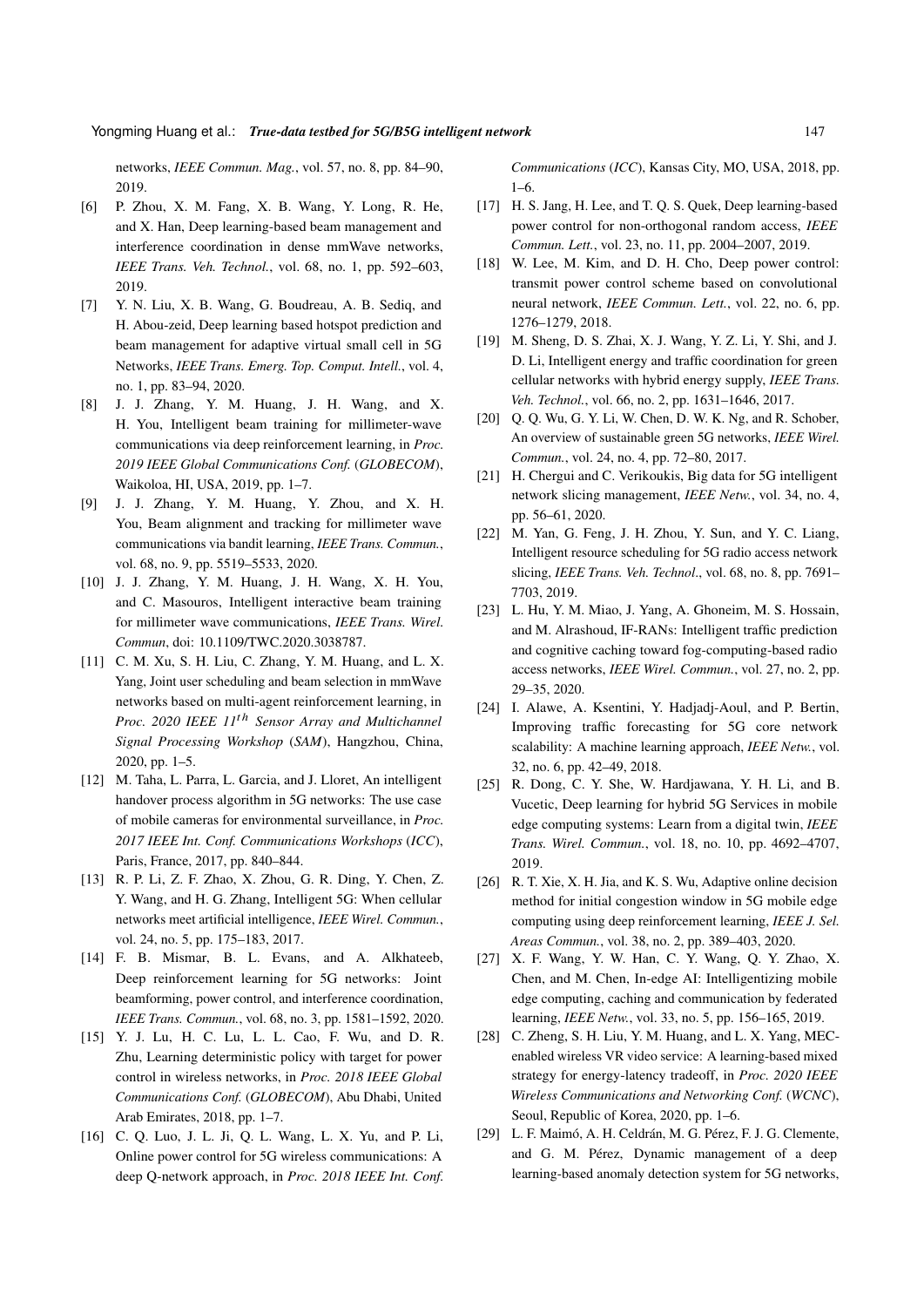## 148 *Intelligent and Converged Networks,* 2021, 2(2): 133–149

*J. Ambient. Intell. Human Comput.*, vol. 10, pp. 3083–3097, 2019.

- [30] C. M. Bishop, *Pattern Recognition and Machine Learning*. New York, NY, USA: Springer, 2006.
- [31] E. Coronado, S. N. Khan, and R. Riggio, 5G-EmPOWER: a software-defined networking platform for 5G radio access networks, *IEEE Trans. Netw. Serv. Manage.*, vol. 16, no. 2, pp. 715–728, 2019.
- [32] R. Muñóz, J. Mangues-Bafalluy, R. Vilalta, C. Verikoukis, J. Alonso-Zarate, N. Bartzoudis, A. Georgiadis, M. Payaro,´ A. Pérez-Neira, R. Casellas, et al., The CTTC 5G endto-end experimental platform: Integrating heterogeneous wireless/optical networks, distributed cloud, and IoT devices, *IEEE Veh. Technol. Mag.*, vol. 11, no. 1, pp. 50–63, 2016.
- [33] ADRENALINE testbed, Centre Tecnològic de Telecomunicacions de Catalunya (CTTC), http://networks. cttc.es/ons/adrenaline/, 2021.



Yongming Huang received the BS and MS degrees from Nanjing University, Nanjing, China, in 2000 and 2003, respectively, and the PhD degree in electrical engineering from Southeast University, Nanjing, China, in 2007.

Since March 2007, he has been a faculty

at the School of Information Science and Engineering, Southeast University, China, where he is currently a full professor. During 2008–2009, he visited the Signal Processing Lab, Royal Institute of Technology (KTH), Stockholm, Sweden. His current research interests include intelligent 5G/6G mobile communications and millimeter wave wireless communications. He has published over 200 peer-reviewed papers, and holds over 80 invention patents. He submitted around 20 technical contributions to IEEE standards, and was awarded a certificate of appreciation for outstanding contribution to the development of IEEE standard 802.11aj. He served as an associate editor for the *IEEE Transactions on Signal Processing* and a guest editor for the *IEEE Journal Selected Areas in Communications*. He is currently an editor-at-large for the *IEEE Open Journal of the Communications Society* and an associate editor for the *IEEE Wireless Communications Letters*.



Shengheng Liu received the BEng and PhD degrees in electronics engineering from Beijing Institute of Technology, Beijing, China, in 2010 and 2017, respectively.

He is currently an associate professor with the School of Information Science and Engineering, Southeast University (SEU),

Nanjing, China. Prior to joining SEU, he held a postdoctoral position at the Institute for Digital Communications, the

- [34] A. Kostopoulos, I. Chochliouros, A. Dardamanis, O. Segou, E. Kafetzakis, R. Soua, K. Zhang, S. Kuklinski, L. Tomaszewski, N. Yi, et al., 5G trial cooperation between EU and China, in *Proc. 2020 IEEE Int. Conf. Communications Workshops* (*ICC*), Shanghai, China, 2019.
- [35] GEDOMIS testbed, Centre Tecnològic de Telecomunicacions de Catalunya (CTTC), http:// technologies.cttc.es/phycom/gedomis/, 2021.
- [36] EXTREME testbed, Centre Tecnològic de Telecomunicacions de Catalunya (CTTC), http://networks. cttc.es/mobilenetworks/extreme testbed/, 2021.
- [37] IoTWorld testbed, Centre Tecnològic de Telecomunicacions de Catalunya (CTTC), http://iotworld.cttc.es, 2021.
- [38] D. M. Ren, K. Chen, S. H. Liu, and Y. M. Huang, FPGA prototyping of a millimeter-wave multiple gigabit WLAN system, in *Proc. 2019 IEEE Int. Workshop Signal Processing Systems* (*SiPS*), Nanjing, China, 2019, pp. 260– 265.

University of Edinburgh, Edinburgh, UK, from 2017 to 2018. He also worked as a visiting research associate from 2015 to 2016 at the Department of Electrical and Computer Engineering, Temple University, Philadelphia, PA, USA, under the support of the China Scholarship Council. He is a recipient of the 2017 National Excellent Doctoral Dissertation Award from the China Institute of Communications. His research interests mainly focus on intelligent sensing and wireless communications.



Cheng Zhang received the BEng degree from Sichuan University, Chengdu, China, in 2009, the MSc degree from Xi'an Electronic Engineering Research Institute (EERI), Xi'an, China, in 2012, and the PhD degree from Southeast University, Nanjing, China, in 2018. From 2012 to 2013, he

was a radar signal processing engineer with Xi'an EERI. From November 2016 to November 2017, he was a visiting student with the University of Alberta, Edmonton, AB, Canada. He is currently an assistant professor with Southeast University (SEU), and supported by the Zhishan Young Scholar Program of SEU. His research interests include MIMO wireless communications and signal processing. He won the Excellent Doctoral Dissertation of the China Education Society of Electronics, in December 2019.



Xiaohu You received the BS, MS, and PhD degrees in electrical engineering from Southeast University, Nanjing, China, in 1982, 1985, and 1988, respectively. Since 1990, he has been working with National Mobile Communications Research Laboratory at Southeast University, where